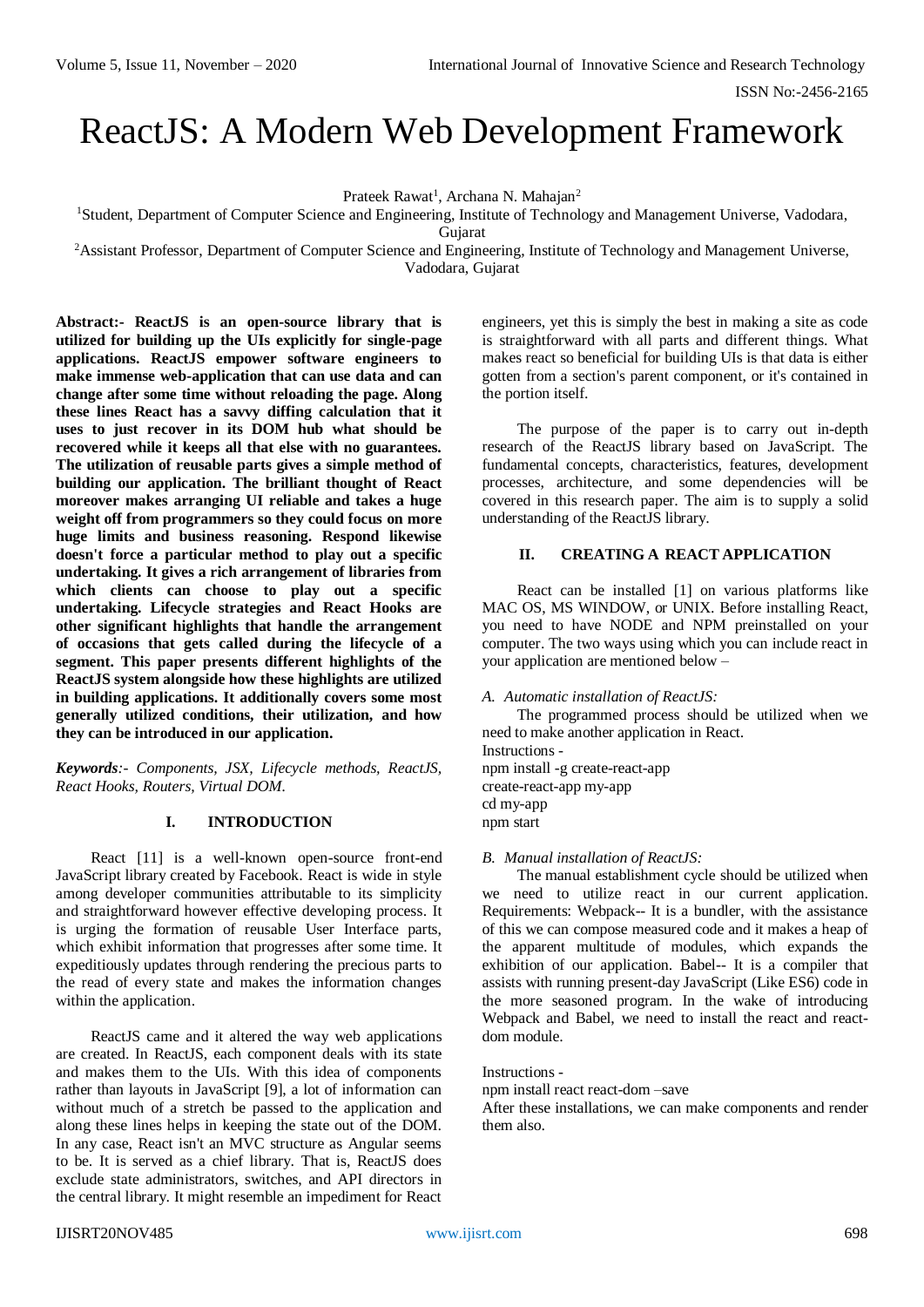## **III. FEATURES**

## *C. Declarative*

React makes an intelligent and dynamic UI for sites and portable applications. Make basic perspectives for each state in your application, and React will effectively refresh and deliver the perfect parts when your information changes. Definitive perspectives make your code more discernible and simpler to debug.

# *D. Short and Easy Learning Curve*

The straightforward and non-complex nature of ReactJS enables one to quickly get settled with the structure. React is involved in numerous solid highlights. Comprehensibility is probably the best quality of React. It is effectively comprehensible even to the individuals who are new to it. While different systems require learning numerous ideas about the structure itself, disregarding the language basics, React does unquestionably the inverse. So starting levels of ability in the structure can without a doubt be refined without any deterrents or complexities.

# *E. One-way Data Binding*

ReactJS is featured with one-way unidirectional data flow between the states and layers in an application [2]. This means data can flow in a single direction between the application states and layers. On the other hand, in two-way data binding like Angular [6], if a model is changed, the view will also change and vice versa. The advantages of single direction information restricting give you better control all through the application. In the event that the information stream is toward another path, at that point, it requires extra highlights. It is on the grounds that components should be unchanging and the information inside them can't be changed. Comparable style of information restricting is given by Flux in ReactJS, which is an option in contrast to the normal model view controller (MVC).

# *F. JSX*

JSX can best be considered as an increased language structure that eagerly takes after HTML [8]. It is basically similar to a blend of JavaScript and XML. JSX makes making React sections, the structure squares of React UIs. It lets you determine the DOM components before the components directly within JavaScript records. This implies the rationale behind the parts and the visuals are across the board place. This is such a good thought when different structures are assuming lines to position them. JSX is without a doubt extraordinary compared to other ReactJS highlights.

# *G. Virtual DOM*

The special way of composing code in React has been made conceivable as a result of Virtual DOM(Virtual Document Object Model) [10]. Prior to the appearance of Virtual DOM in JavaScript structures, it was wasteful to perform DOM activities, for the presentation as well as for the designers. The working of virtual DOM is fundamental. At the point when a component is delivered once more, React replaces it with its past portrayal and updates the genuine hubs of the DOM which have changed. This cycle of supplanting is called compromise. Accordingly, in this cycle, React chooses

its productivity to make DOM hubs, refreshing existing DOM, or pulverizing the past one and making the upgraded one. This gives a tremendous lift to the show of use, fundamentally when countless data changes are to be made.

# *H. Performance*

ReactJS is known to be an incredible performer [2]. This component improves it much than different structures out there today. The purpose of this is that it deals with a virtual DOM. The DOM [10] is a cross-stage and programming API that manages HTML, XML, or XHTML. The DOM exists all together in memory. Because of this, when we make a component, we didn't compose it straightforwardly to the DOM. All things being equal, we are composing virtual parts that will transform into the DOM prompting smoother and quicker execution.

# **IV. NPM PACKAGES FOR REACT**

NPM (Node Package Manager) [17] is a package manager for node. It assists with introducing different packages and settling their different conditions. Utilizing npm packages in your venture can diminish the measure of time expected to accomplish the errand. The absolute most broadly utilized npm bundles are referenced beneath –

## *I. React Router*

It is a tool that permits you to deal with routes in a web application, utilizing dynamic directing [16]. Dynamic routing happens as the application is rendering on your machine, dissimilar to the old directing design where the directing is taken care of in an arrangement outside of a running application. It gives diverse steering components as indicated by the requirements of the application and stage.

# Installation – **npm install –save react-router-dom**

## *J. Create React App*

It is a CLI (Command Line Interface) tool that doesn't require any building configuration [15]. So it gives ReactJS engineers an extraordinary head start when dealing with React ventures as it empowers the designers to produce their own standards. The instrument collects the parts and records expected to construct, test, and dispatch an application. Thusly, it radically lessens the time and exertion put resources into the advancement cycle. One can start the application building measure by essentially running a solitary order and no more complexities are involved*.*

# Installation – **npm install create-react-app –g**

## *K. React Redux*

Redux [15] is a free library that is utilized with any UI layer or system, including the most striking React, Angular, Vue, Ember, and vanilla JS structures. Notwithstanding the way that Redux and React are consistently used together, they are independent of each other from different perspectives. Being the power Redux UI limiting library for React, if you are using Redux and React together, you should similarly use React-Redux to tie these two libraries. React Redux executes numerous presentation enhancements inside so your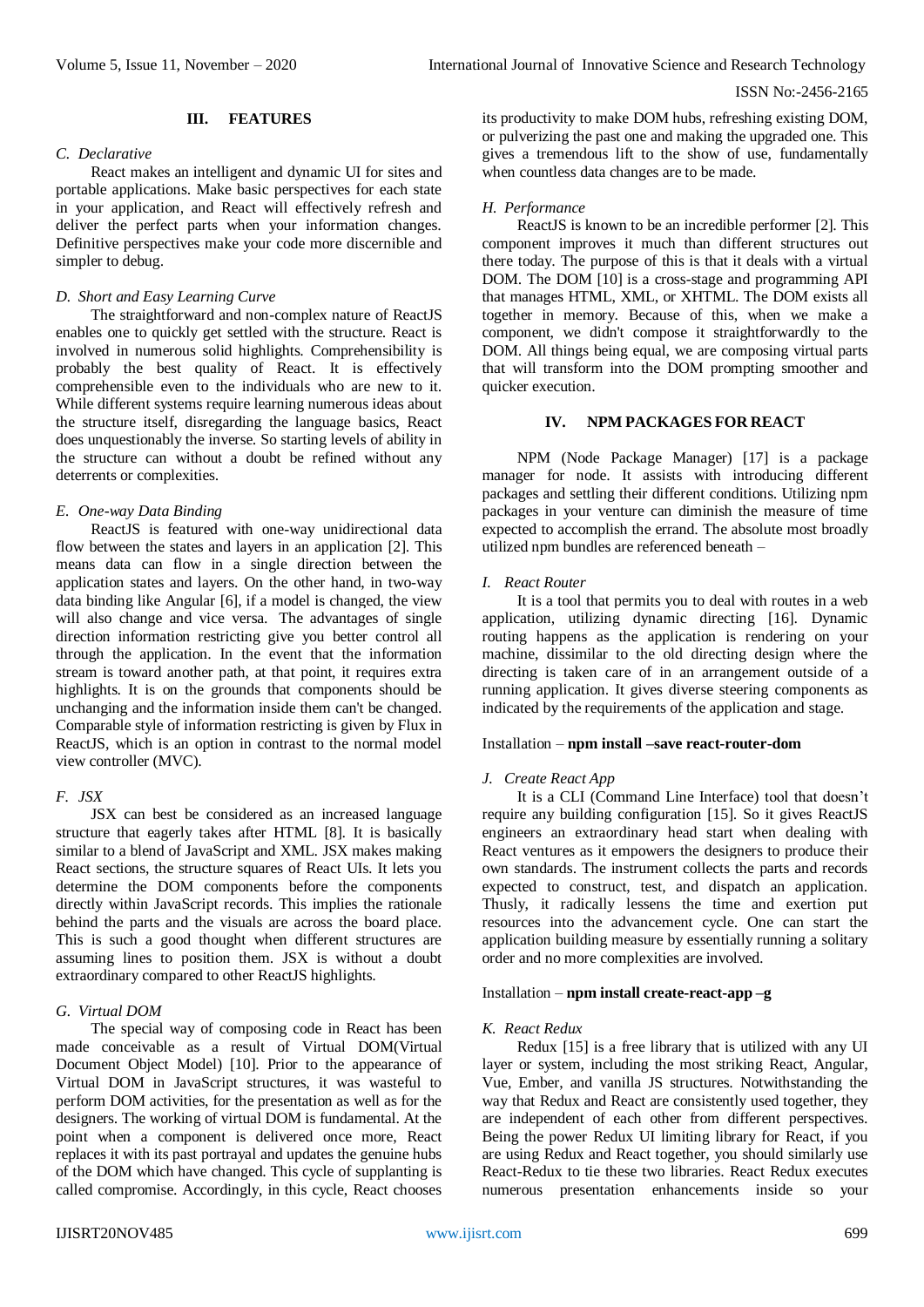component just re-renders when it needs to. The React-Redux interface work produces a "container" that functions as a wrapper component and is capable to deal with the way toward cooperating with the store for you. That way, your components can deal with different undertakings, regardless of whether it be gathering other information, or simply showing a piece of the UI. Additionally, interface abstracts away the subject of which store is being utilized, making your components more reusable.

# Installation – **npm install –save react-redux**

# *L. Material UI*

Material Design [7] is a language of plan that was presented by Google in 2014 for making complex, responsive, and portable applications. To invoke material design in a React web-application, we have to install the Material UI library in the application. This will provide us with a bunch of parts that we can use in building our application. We can likewise customize the subject and components of the Material UI library. The elements of Material UI are autonomous in nature and solely implement the design they have to display. This leads to performance enhancements in the applications. In addition to that, it has very strong community support.

### Installation – **npm install –save @material-ui/core**

### *M. React Bootstrap*

React Bootstrap [16] is a Bootstrap library-based UI toolbox. It gives React Developers more power over reusing and coordinating UI segments. The library is natural to utilize in light of the Bootstrap topics and template. Subsequently, designers can code rapidly and all the more profitably with the assistance of reusable coding strategies. With the assistance of the Bootstrap template, react-bootstrap works consummately with the entirety of the bootstrap subjects which we like to utilize. The plan and the capacity of each component are constrained by the React part. Remembering accommodations, every component is executed.

## Installation – **npm install –save react-bootstrap bootstrap**

#### *N. Axios*

Axios [3] [13] is a library that causes us to make HTTP requests to outside assets. In our React applications, we regularly need to recover information from outside APIs so it tends to be shown on our website pages. Axios is intended to deal with HTTP requests and responses. It's used more often than fetch because it has a larger set of features and it supports older browsers. Axios manages react utilizing Promises, so it's smoothed out and simple to use in our code. Axios utilizes techniques like get() and post() that perform http GET and POST demands for recovering or making assets.

## Installation – **npm install ---save axios**

## **V. LITERATURE SURVEY**

ReactJS is a popular open-source JavaScript library and is used as a base in the development of [single-page](https://en.wikipedia.org/wiki/Single-page_application) or mobile applications. However, React is simply involved with rendering knowledge to the DOM, so making React applications sometimes need the employment of extra libraries for state management and routing. Flux [5] is another sort of engineering that Facebook utilizes when it works with React. React just works with the View layer, which implies you have just the V in the MVC (Model-View-Controller) design [2]. Flux is the design answerable for making information layers in JavaScript applications and building customer side web applications. Flux supplements Reacts Composable view components through its unidirectional information stream. React gives you the layout language and a couple of function hooks to deliver HTML [9]. You can likewise say that Flux is all the more an example than a framework and it has four fundamental components: Dispatcher, Stores, Views (React parts), and Action. Flux follows the idea of a unidirectional information stream making it a lot simpler to focus in on where the mistake lies. The data experiences a severe pipeline through your application. React and Flux are the most well-known systems that follow the idea of the unidirectional data stream.

Lifecycle Methods [4] - Each part in React encounters a lifecycle of occasions. Along these lines, React Lifecycle systems are the plan of exercises, which happen between the start and end of a React component. Each component in react experiences a lifecycle of actions—mounting, update, and unmount. The render() technique helps with giving fragments to the UI, during the reviving and mounting of your part. In case there is nothing to convey for the section, a render() will reestablish an invalid. The componentDidMount() is another lifecycle method that is viewed as when a section is mounted and arranged. If you need data from a far endpoint, by then, componentDidMount() is used to start API Calls. Reviving of DOM in light of prop or state changes is the fundamental circumstance where the componentDidUpdate() lifecycle method is utilized. Before the component is unmounted and hurt, componentWillUnmount() strategy must be called, to dispose of any exercises. Changing the state of the component is unthinkable in this technique. Disposing of timers, stores, and stopping API calls are the activities drawn in with this technique. Right when you would favor not to React to convey your prop or state changes, shouldComponentUpdate() lifecycle method can be used. In this technique, the component of course delivers once more. This strategy is utilized uncommon and uniquely for explicit execution changes. The getSnapshotBeforeUpdate() is another lifecycle technique introduced starting late, that can be used instead of componentWillUpdate().This procedure is called preceding invigorating the DOM. The restored, a motivator from getSnapshotBeforeUpdate() is utilized to componentDidUpdate(). This system is rarely used or not used.

React Hooks [12] – React Hooks came out as a part of the newly introduced version of React 16.8. Before then, the only way to add states to the component was by using classes.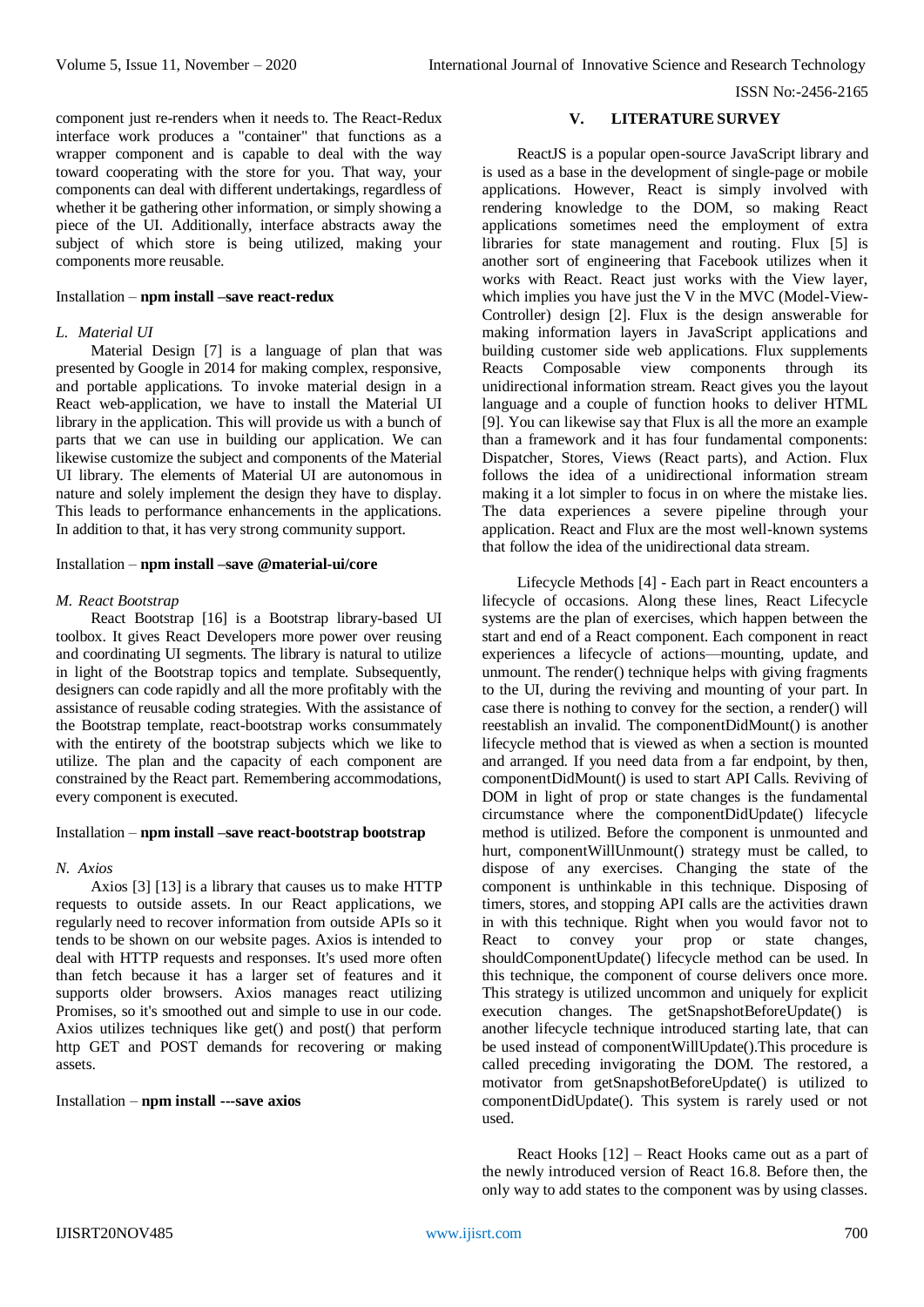But with the transition from the class to functional components, hooks allowed us to use state and other features within the functional components. Some of the foremost normally used hooks are useState, useEffect, useContext, useReducer, useCallback, useRef, and useMemo. Before hooks, React did not have a basic way of extracting and

sharing non-visual logic and from that limitation came other patterns like HOCs (Higher Order Components) or Render props to solve a problem. The ability to create custom hooks allows us to extract stateful logic to a simple JavaScript function.

| Table I: Literature Summary     |                                                      |                                                        |
|---------------------------------|------------------------------------------------------|--------------------------------------------------------|
| <b>Author</b>                   | <b>Title</b>                                         | <b>Purpose</b>                                         |
| Siddegowda C J , Gitu mani      | React framework (creating a web                      | Information about the installation of react and the    |
| Borah, Chandru K. [1]           | application with react native) [1]                   | future of React as a framework is discussed in this    |
|                                 |                                                      | paper.                                                 |
| Archana Bhalla, Shivangi Garg,  | Present day web-development using                    | Provided information about how the React               |
| Priyangi Singh. [2]             | ReactJS <sup>[2]</sup>                               | framework can be used in building modern web           |
|                                 |                                                      | applications.                                          |
| Ritwik C and Anitha Sandee. [3] | React.js and front end development                   | The usage of the React framework as a front end        |
|                                 | $[3]$                                                | technology is briefly introduced and explained in this |
|                                 |                                                      | paper.                                                 |
| Minati Biswal. [4]              | React Lifecycle Methods [4]                          | This article provides us with information about every  |
|                                 |                                                      | lifecycle methods that can be used in our React        |
|                                 |                                                      | application.                                           |
| Naimul Islam Naim. [5]          | Metropolia University of Applied                     | This thesis is written to give detailed information    |
|                                 | Sciences <sup>[5]</sup>                              | about ReactJS architecture and its working.            |
| Prof. B.A.Khivsara, Umesh       | Design and Implementation of Single                  | In this paper, Healthy information includes a large    |
| Khivsara. [6]                   | Page Application Based on                            | amount of continuity data, which will cause code       |
|                                 | AngularJS [6]                                        | redundancy, a long development cycle, etc.             |
| Prakash Patel [7]               | A Guide to Material Design, a                        | It briefly describes the principle concepts in using a |
|                                 | Modern Software Design Language                      | Material Design language.                              |
| Ch Rajesh, K S V Krishna        | Research on HTML5 in Web                             | This paper discusses the new features and              |
| Srikanth. [8]                   |                                                      | functionalities of HTML5.                              |
| Dave Carlsson, David Ko. [9]    | Development [8]<br>System and methods for JavaScript | The disclosure describes exemplary methods and         |
|                                 | based HTML website layouts [9]                       | systems for building search-friendly websites from     |
|                                 |                                                      | templates on a browser-based                           |
| Giuseppe Psaila [10]            | Virtual DOM: An Efficient Virtual                    | This conference paper discusses the importance of      |
|                                 | Memory Representation for Large                      | Virtual DOM and how it reduces the consumption of      |
|                                 | XML Documents [10]                                   | memory for large documents.                            |
| Ohans Emmanuel. [17]            | React Hooks Documentation (visual                    | This documentation will give you deep information      |
|                                 | & easy-to-read design) $[17]$                        | about all types of hooks that can be encountered       |
|                                 |                                                      | while working in a React application.                  |
|                                 |                                                      |                                                        |

# **VI. CONCLUSION**

Reactjs framework can be used for building beautiful User Interfaces by implementing some core JavaScript features. It is easy to use and implement as it provides us with a mark-up syntax that is closely related to HTML [8]. Virtual DOM is the most important features which prevents reloading of a page and increases the overall efficiency of our application. As our application is built over JavaScript, it also provides us with a package manager called NPM, which provides an easier way of installing external dependencies. To alter the lifecycle of our class components, React provides us with lifecycle methods. React Hooks also provides us with the same functionalities but is build for our functional components. React is one of the most widely used frameworks that is being used by many developers for building applications or interfaces. Thus the demand for this framework and its functionalities will definitely grow in the near future. React is that library assisting companies achieve to achieve

their goals, fortifying its relevance in the market for a longer time to come.

## **REFERENCES**

- [1]. Siddegowda C J, Gitu mani Borah, Chandru KA, "React framework (creating a web application with react native)," International Journal of Recent Trends in Engineering & Research (IJRTER) vol. 04, Issue 03, March 2018.
- [2]. Archana Bhalla, Shivangi Garg, Priyangi Singh, "Present day web-development using reactjs," Volume: 07 Issue: 05, May 2020
- [3]. Ritwik C and Anitha Sandeep, "React.js and front end development," IRJET Volume: 07 Issue: 04, Apr 2020.
- [4]. Minati Biswal, "React lifecycle methods," Researchgate Article, December 2019.
- [5]. Naimul Islam Naim, "ReactJS: An Open Source JavaScript Library for Front-end Development,".